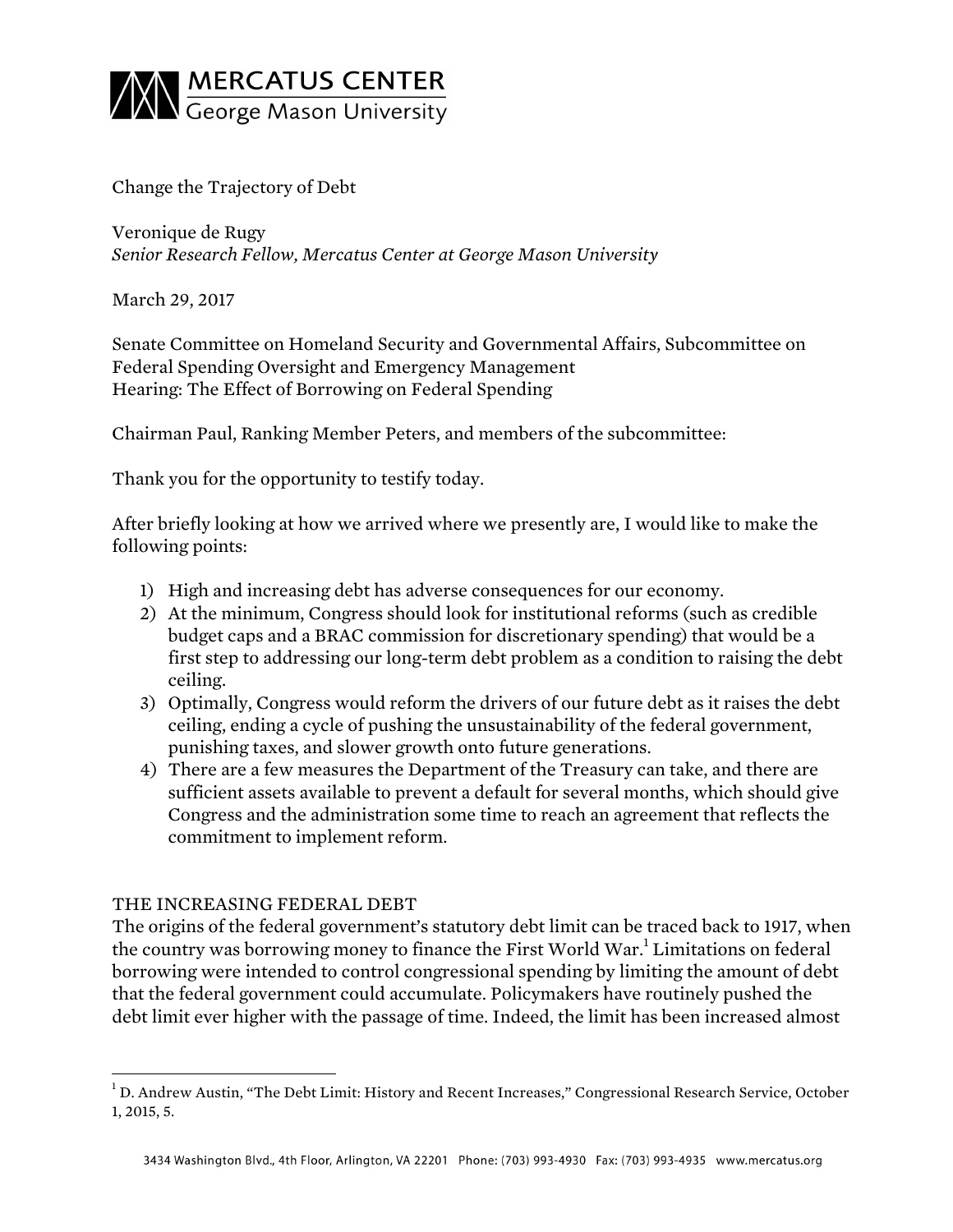21 times between 1993 and 2015, $^2$  including the Bipartisan Budget Act of 2015 passed in October 2015 that suspended the debt limit until March 15, 2017.<sup>3</sup> During that time, the federal debt ballooned from less than \$5 trillion in 1993 to \$19.9 trillion as of February 2017.<sup>4</sup>

As of March 16 of this year, a new debt limit has been established to reflect the additional borrowing that took place during the suspension and through March 15, 2017. From this point on, "Treasury will, from that date forward, have no room to borrow under standard operating procedures. Therefore, to avoid breaching the ceiling, the Treasury would begin taking the extraordinary measures that would allow it to continue to borrow for a limited time," according to the Congressional Budget Office (CBO).<sup>5</sup>

It is worth noting that the 2015 suspension of the debt limit was part of a deal to increase spending (for the second time) above what was intended by caps implemented by the Budget Control Act of 2011. Despite the popular perception of Republicans and Democrats caught in gridlock, the truth is that after the political dust settles, the end result is always the same: a bipartisan agreement on more spending and more debt.

This needs to change. According to the most recent ten-year fiscal forecast from the Congressional Budget Office, federal outlays remain near 21 percent of GDP for the next few years—higher than their average of 20.2 percent over the past 50 years. Also, if current laws generally remained the same, growth in outlays would outstrip growth in the economy, and outlays would rise to 23.4 percent of GDP by 2027.

CBO projections also show that federal debt held by the public will reach 77.5 percent by the end of 2017. It is expected to grow from \$14.8 trillion this year to \$24.8 trillion by 2027. Gross debt will reach \$20.3 trillion at the end of this year and total \$27.5 trillion at the end of 2027.

That's probably an underestimate, since it is a projection based on the assumption that promises to cut spending and raise taxes will be kept. Based on Congress's termination of the sequester years ahead of schedule and its historical propensity to spend more and more each year, this is unlikely. The projections also assume that the economy will grow at current projected rates and without any recessions. This too is unlikely, because the economy, historically, has cycled into recession every five to six years.

Deficits are projected to balloon from \$559 billion in 2017 to \$1.4 trillion in 2027. Over the coming decade, the size of the federal deficit will double to reach an almost annual gap of 5 percent of GDP in 2027. CBO predicts that cumulative deficits will total \$10 trillion between this year and 2027.

 $^{2}$  D. Andrew Austin, "The Debt Limit Since 2011," Congressional Research Service, March 14, 2017, 5.

<sup>3</sup> Veronique de Rugy, "Budget Deal Is Business-as-Usual in Washington," Mercatus Center at George Mason University, November 18, 2015.

 $^4$  Department of the Treasury, "Monthly Statement of the Public Debt of the United States, February 28, 2017," table I—Summary of Treasury Securities Outstanding.

 $5$  Congressional Budget Office, "Federal Debt and the Statutory Limit, March 2017," March 7, 2017.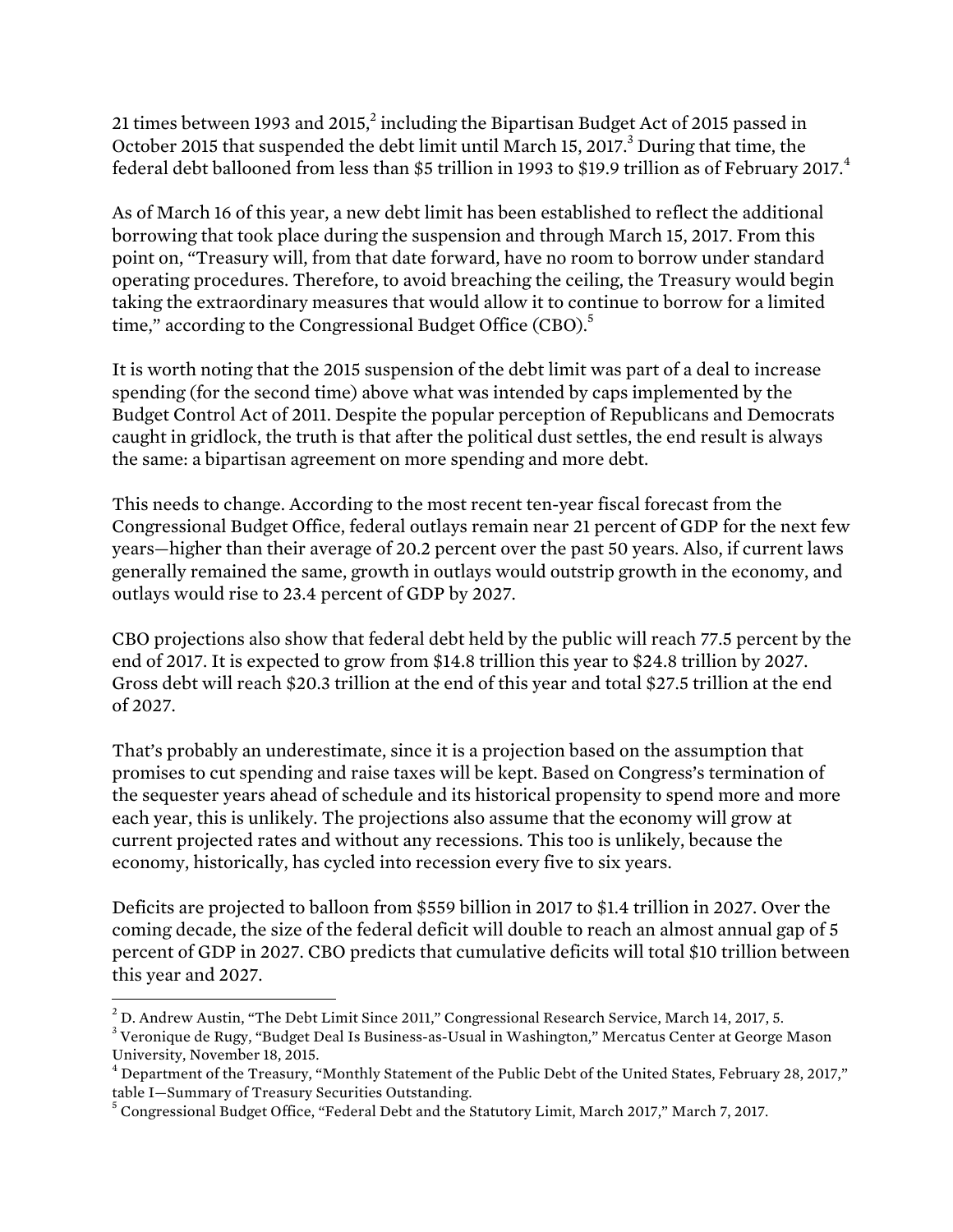The projected explosion of spending from programs such as Social Security, Medicare, and Medicaid will trigger even higher levels of debt in the years outside the 10-year budget window.

The growth in spending on mandatory programs—such as Medicare, Medicaid, Affordable Care Act subsidies, and Social Security—is the driving force behind this spending growth and our exploding debt. In 2017, spending on those programs will reach \$2.1 trillion, or 54 percent of total spending.

Unfortunately, as the debt grows, so too will the interest payments on that debt. Debt payments, which were \$270 billion in 2017, are currently projected to increase to \$768 billion in 2027. If the United States doesn't change course, debt will end up as one of the federal government's biggest budget items. Our unfunded liabilities keep going up, too. The net present value of the promises made to the American people that the United States does not have the money to pay is roughly \$75.5 trillion, according to the Treasury Department.

Even leaving aside the fact that the federal budget isn't sustainable on its current trajectory, high debt levels are problematic. As CBO explained a few years ago:

Such high and rising debt later in the coming decade would have serious negative consequences: When interest rates return to higher (more typical) levels, federal spending on interest payments would increase substantially. Moreover, because federal borrowing reduces national saving, over time the capital stock would be smaller and total wages would be lower than they would be if the debt was reduced. In addition, lawmakers would have less flexibility than they would have if debt levels were lower to use tax and spending policy to respond to unexpected challenges. Finally, a large debt increases the risk of a fiscal crisis, during which investors would lose so much confidence in the government's ability to manage its budget that the government would be unable to borrow at affordable rates.<sup>6</sup>

These numbers should be at the forefront in any discussion about the need to raise the debt ceiling again.

## WHAT'S AT STAKE

The debt ceiling will need to be raised in the near future. As such, we can expect Washington to have the same debate it has had for the last few years about whether or not to raise the debt ceiling and under what circumstances. On one side, you will find those who want to raise the limit with no conditions. On the other side, you will find those who will demand reforms in exchange for yet another increase in the debt ceiling.

Default should not be an option on the table. However, raising the debt ceiling without a commitment to improve our long-term debt problem has adverse consequences. In 2011, the

 <sup>6</sup> Congressional Budget Office, "Updated Budget Projections: Fiscal Years 2013 to 2023," May 2013.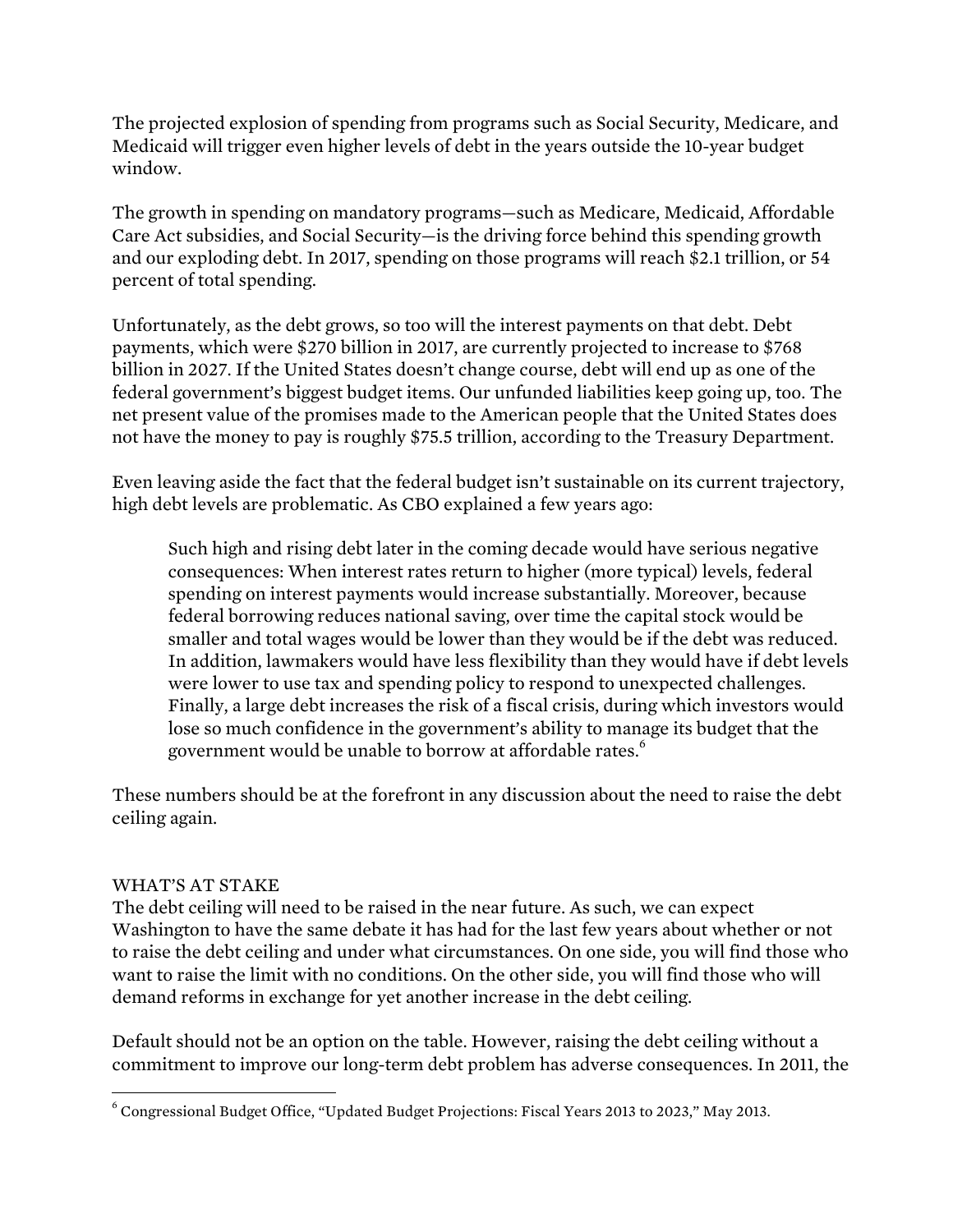rating agency Fitch Ratings warned the US government that while it wanted the debt ceiling to be raised, it also wanted the government to come up with a credible medium-term deficitreduction plan.<sup>7</sup> Other rating agencies at the time also warned the United States of the negative consequences of not dealing with the country's long-term debt.

The federal budget is unsustainable. According to economist Paul Winfree, this unsustainability is driven by 2 percent of nearly 1,800 spending accounts funding all government activities—mainly public healthcare programs administered by the Department of Health and Human Services and benefits paid by the Social Security's Old-Age and Survivors Insurance Trust Fund.<sup>8</sup> The spending on those accounts is about 60 percent of gross spending over 10 years. It is currently projected to keep increasing faster than GDP, but this cannot sustainably continue indefinitely.

This makes it incredibly important to address our country's long term debt problem. A delay in dealing with this underlying unsustainability will severely restrict our future fiscal choices and make it very hard to respond to emergencies.

With that in mind, the need to raise the debt ceiling offers a great opportunity to demand that Congress take some steps toward a more fiscally responsible future. Optimally, the White House, Congress, and Treasury will raise the debt limit while Congress passes and the president signs a credible plan to reduce near-and long-term spending at the same time.

It takes some time to come up with such a plan. Fortunately, this administration acknowledges that the United States need not risk defaulting on its debt while it figures out what reforms can be adopted as part of a debt ceiling deal. The Treasury Department has the legal authority to use extraordinary measures to prioritize interest payments on the debt above all else, thus avoiding a default.

As was the case in 2011, the United States will have enough expected cash flow (tax revenue) and assets on hand to avoid either of these unattractive options. Managing payments in this manner is by no means optimal, and Treasury officials have indicated that this will be difficult owing to payment automation. That said, it is important to recognize the options that are available to prevent a default. While Washington has difficult choices to make, defaulting on its debt obligations is not one of them, such a step should not be a consideration in the current or foreseeable discussion about how to handle the debt limit or reduce long-term government spending.

 <sup>7</sup> Veronique de Rugy, "Policy Implications of the S&P Warnings," *The Corner*, *National Review Online*, July 22, 2011. Also see Jeannette Neumann, "Fitch Unveils Two Possible Routes to Downgrading US Debt Rating," *Wall Street Journal*, January 15, 2013.<br><sup>8</sup> Paul Winfree, "Causes of the Federal Government's Unsustainable Spending" (Backgrounder No. 3133,

Heritage Foundation, Washington, DC, July 7, 2016).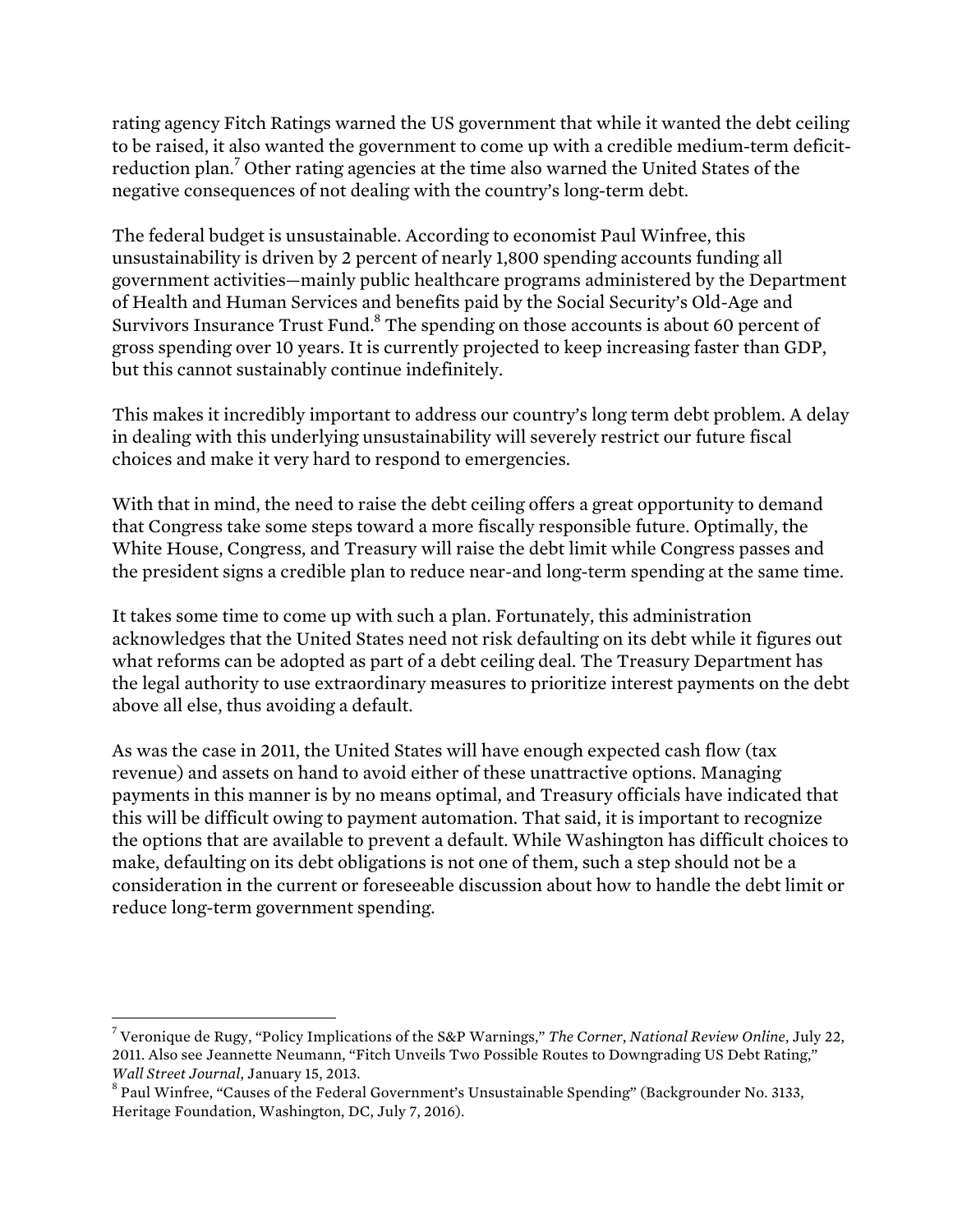## REAL INSTITUTIONAL REFORM

We can predict that in the coming months the heated rhetoric about whether Congress should raise the debt ceiling will obscure the federal government's real problem: an unprecedented increase in government spending and the future explosion of entitlement spending has created a fiscal imbalance today and for the years to come. No matter what Congress decides to do about the debt ceiling, the United States must implement institutional reforms that constrain government spending and return it to a sustainable fiscal position.

Real institutional reforms, as opposed to one-time cuts, would change the trajectory of fiscal policy and put the United States on a more sustainable path. Such reforms could include:

1. A constitutional amendment to limit spending. The inability of lawmakers to constrain their own spending makes spending limits enforced through the US Constitution preferable.<sup>9</sup>

2. Meaningful budget reforms that limit lawmakers' tendency to spend. In the absence of constitutional rules, budget rules should have broad scope, few and high-hurdle escape clauses, and minimal accounting discretion.<sup>10</sup>

3. The end of budget gimmicks. Creative bookkeeping is at the center of many countries' financial troubles. Congress should end abuse of the emergency spending rule, reliance on overly rosy scenarios, and all other gimmicks and institute a transparent budget process.<sup>11</sup>

4. A strict cut-as-you-go system. This system should apply to the entire federal budget, not just to a small portion of it. There should be no new spending without offsetting cuts.<sup>12</sup>

5. A BRAC-like commission for discretionary spending. Commissions composed of independent experts often tackle intractable political problems successfully.<sup>13</sup>

# REAL ENTITLEMENT REFORMS

Some members of Congress believe that we can stabilize our debt problems by raising taxes, preferably on the wealthiest Americans. However, the math doesn't add up. Other members believe that we can make the budget more sustainable by simply reducing nondefense discretionary spending, engaging in regulatory reforms, and cutting taxes. While there is

 $\degree$  David M. Primo, "Constitution is Only Way to Cut US Deficit," *Bloomberg*, February 24, 2011.<br><sup>10</sup> David M. Primo, "Making Budget Rules Bite" (Mercatus on Policy, Mercatus Center at George Mason University, Arlington, VA, March 2010).<br><sup>11</sup> Veronique de Rugy, "Budget Gimmicks or the Destructive Art of Creative Accounting" (Mercatus Working

Paper, Mercatus Center at George Mason University, Arlington, VA, 2010).

<sup>&</sup>lt;sup>12</sup> Veronique de Rugy and David Bieler, "Is PAYGO a No-Go?" (Mercatus on Policy, Mercatus Center at George Mason University, Arlington, VA, April 2010).

<sup>&</sup>lt;sup>13</sup> Jerry Brito, "The BRAC Model for Spending Reform" (Mercatus on Policy, Mercatus Center at George Mason University, Arlington, VA, February 2010).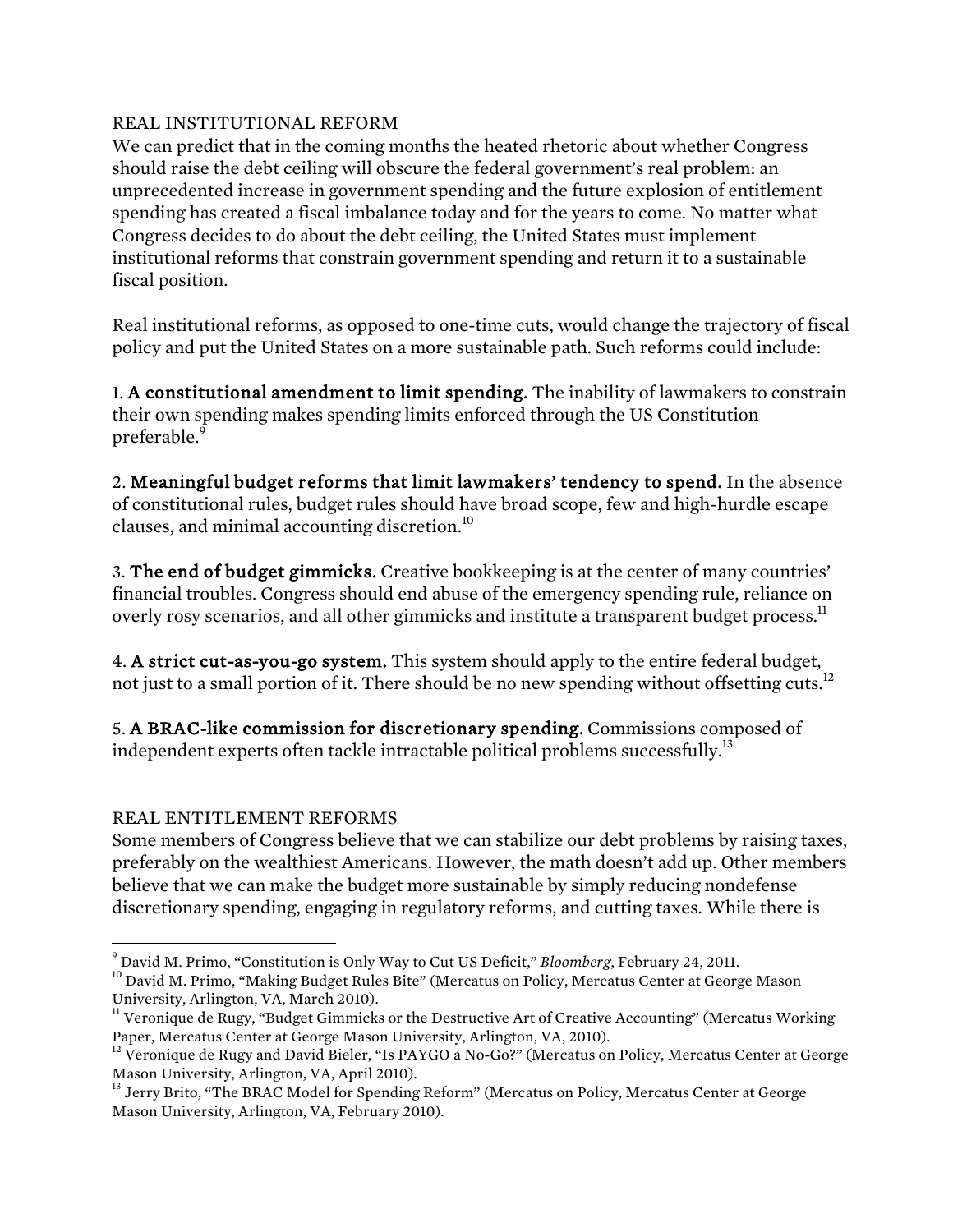some merit to doing all these things, it won't be enough to address the unsustainability of our fiscal outlook.

As I mentioned earlier, the drivers of our future debt are spending on Medicare, Medicaid, and Social Security. Without reforms today, vast tax increases will be needed later to pay for the unfunded promises made to a steadily growing cohort of seniors. For instance, looking only at the excess spending growth in Medicare and Medicaid, Katherine Baicker and Jonathan Skinner find that "if spending growth is completely funded through tax increases, by 2060 GDP would be reduced by between 5 percent and 11 percent, depending on the future tax changes."<sup>14</sup>

While there is some disagreement among economists when it comes to fiscal policy prescriptions, a consensus has emerged recently that spending-based fiscal adjustments are not only more likely to reduce the debt-to-GDP ratio than tax-based ones, but they are also less likely to trigger a recession.<sup>15</sup> In fact, if accompanied by the right type of policies (especially changes to public employees' pay and public pension reforms), spending-based adjustments can actually be associated with economic growth.

Fortunately, numerous workable solutions are available to lawmakers, including adding a system of personal savings accounts to Social Security, liberalizing medical savings accounts, and making the latter permanent to reduce healthcare costs by increasing competition between providers and making consumers more responsive to tradeoffs.16

These options would encourage families to save more and use their money more responsibly, in a manner more consistent with their long-term needs. And because taxpayers remain in control of their wealth, they can bequeath any surplus to their heirs giving the next generation a head start when it comes to building assets.

Better yet, we should free the healthcare supply from the many constraints imposed by federal and state governments and the special interests they serve.<sup>17</sup>

The stakes are high: Bringing revolutionary innovation to this industry could mean not just bending the healthcare cost curve but breaking it to bits—making the need for health insurance much less important if not moot in many cases.

<sup>&</sup>lt;sup>14</sup> Winfree, "Causes of the Federal Government's Unsustainable Spending," 17.<br><sup>15</sup> Veronique de Rugy, "The Effect of Tax Increases and Spending Cuts on Economic Growth" (Testimony before the Senate Budget Committee, Mercatus Center at George Mason University, Arlington, VA, May 22, 2013).

<sup>&</sup>lt;sup>16</sup> Chris Edwards and Tad DeHaven, "War between the Generations: Federal Spending on the Elderly Set to Explode" (Policy Analysis No. 488, Cato Institute, Washington, DC, September 16, 2003).

<sup>&</sup>lt;sup>17</sup> Robert Graboyes, *Fortress and Frontier in American Health Care* (Arlington, VA: Mercatus Center at George Mason University, 2014).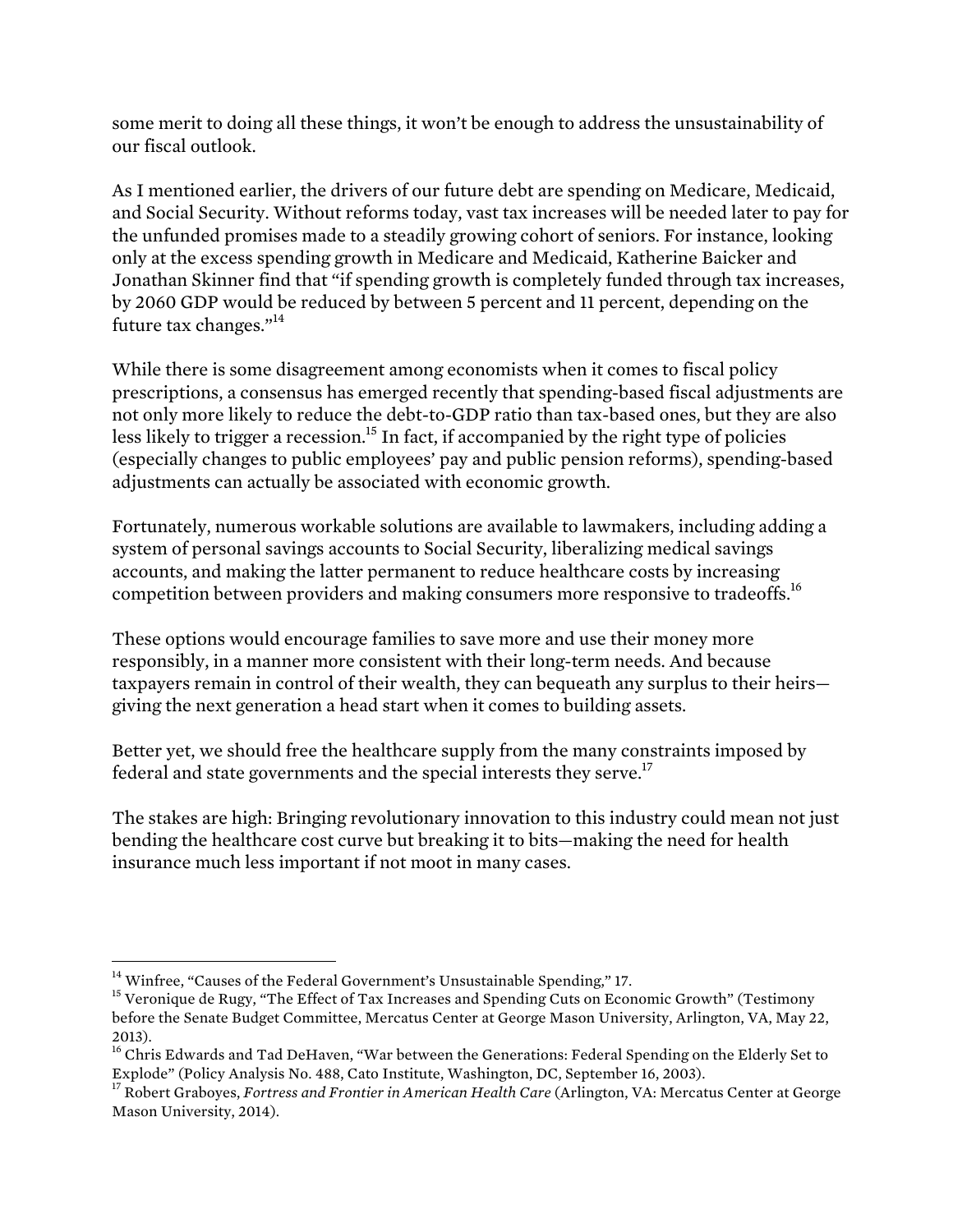### REVENUE AND ASSETS AVAILABLE TO FUND OUR COMMITMENT UNTIL AN AGREEMENT IS REACHED

When the government reaches the debt ceiling and the Treasury is no longer able to issue federal debt, the federal government could reduce spending, increase federal revenues by a corresponding amount to cover the gap, or find other funding mechanisms. This would allow time for Congress and the president to reach an agreement to make some important policy changes to change the debt trajectory we are on.

At that time, the Department of the Treasury will have several financial management options to continue paying the government's obligations. These include (1) prioritizing payments;<sup>18</sup> (2) taking financial steps, including permitting the suspension of investments in, and the redemption of securities held by, certain government trust funds or postponing the sale of nonmarketable debt;  $^{19}$  (3) liquidating some assets to pay government bills;  $^{20}$  and (4) using the Social Security Trust Fund to continue paying Social Security benefits.<sup>21</sup>

#### PRIORITIZING PAYMENTS

The secretary of the treasury has long-standing authority to prioritize payments and does not have to pay bills in the order in which they are received. The Government Accountability Office found that

the Secretary of the Treasury has the authority to determine the order in which obligations are to be paid should the Congress fail to raise the statutory debt ceiling and revenues are inadequate to cover all required payments. There is no statute or other basis for concluding that the Treasury must pay outstanding obligations in the order they are presented for payment. Treasury is free to liquidate obligations in any order it determines will best serve the interests of the United States.<sup>22</sup>

According to a report by the Department of the Treasury's Inspector General (IG), during the 2011 debt ceiling crisis, the Treasury "considered a range of options with respect to how Treasury would operate if the debt ceiling was not raised." Further, the report notes that Treasury officials told the IG that "organizationally they viewed the option of delaying payments as the least harmful among the options under review" and that "the decision of

<sup>&</sup>lt;sup>18</sup> Jason J. Fichtner and Veronique de Rugy, "The Debt Ceiling: What Is at Stake?" (Mercatus Research, Mercatus Center at George Mason University, Arlington, VA, 2011).

<sup>&</sup>lt;sup>19</sup> Jason J. Fichtner and Veronique de Rugy, "The Debt Limit Debate" (Mercatus on Policy, Mercatus Center at George Mason University, Arlington, VA, May 2011).<br><sup>20</sup> Fichtner and de Rugy, "The Debt Ceiling: What is at Stake?"

<sup>&</sup>lt;sup>21</sup> The Social Security Trust Funds can only be used to pay Social Security benefits. See Glenn Kessler, "Can President Obama Keep Paying Social Security Benefits Even If the Debt Ceiling Is Reached?," *Washington Post*, July 13, 2011; Contract with America Advancement Act of 1996, Pub. L. No. 104-121, 110 Stat. 847 (1996).<br><sup>22</sup> Government Accountability Office, letter to Senator Bob Packwood, October 9, 1985.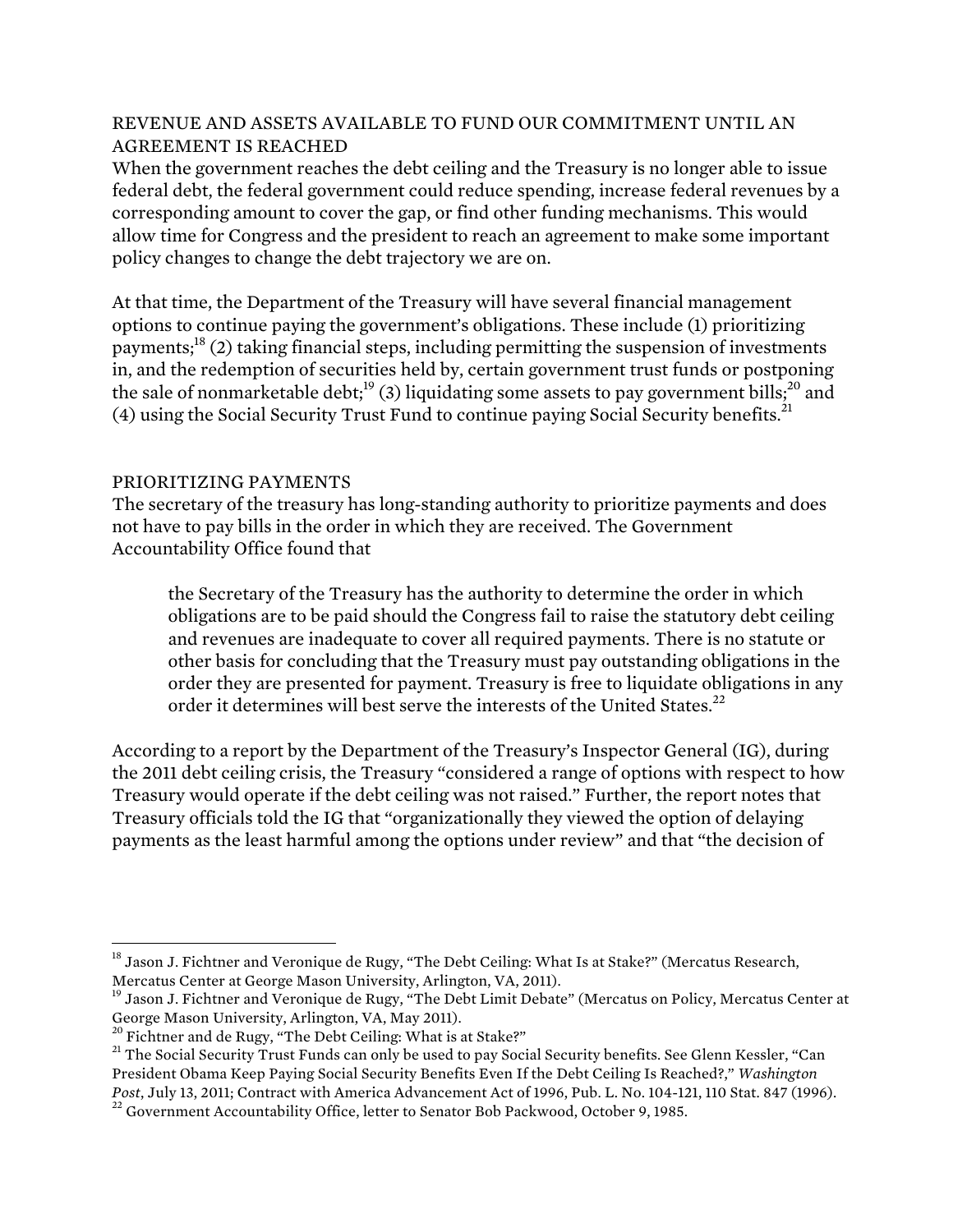how Treasury would have operated if the U.S. had exhausted its borrowing authority would have been made by the President in consultation with the Secretary of the Treasury."<sup>23</sup>

## TEMPORARY MEASURES

During the last debt ceiling debate in 2011, my colleague Jason Fichtner and I listed all the assets that Treasury could tap into to avoid a default until the president and Congress reached an agreement.<sup>24</sup> For instance, we found that Treasury was expected to collect \$2.6 trillion in revenue. As we explained:

That alone would be enough to cover interest on the debt (\$218 billion), thereby avoiding any technical default of the US government on its debt obligations to Social Security (\$809 billion), Medicare (\$581 billion), and Medicaid (\$267 billion), and it would leave approximately \$725 billion for other priorities.

In addition, we noted that the Department of the Treasury had financial measures at its disposal to fund government operations temporarily without having to issue new debt. To be clear, our list was only meant to present the range of possible options available to Congress. And as we noted then, they may well be neither good nor desirable options. These assets totaled \$1.9 trillion and included \$50.2 billion in nonrestricted cash on hand.<sup>25</sup> \$121.1 billion in restricted cash and other monetary assets (gold, international monetary assets, and foreign currency),  $^{26}$  or the redemption of existing investments in other trust funds. $27$ 

We also noted that the government could rely on the determination of a "debt issuance suspension period." This determination would permit the redemption of existing, and the suspension of new, investments of the Civil Service Retirement and Disability Fund  $(CSRDF)<sup>28</sup>$  The latest data show \$858.7 billion in intergovernmental holdings in the  $CSRDF.<sup>29</sup>$ 

 $^{23}$  Department of the Treasury, Office of Inspector General, letter to Senator Orrin G. Hatch, OIG-CA-12-006, August 24, 2012.

<sup>&</sup>lt;sup>24</sup> Jason J. Fichtner and Veronique de Rugy, "The Debt Ceiling: Assets Available to Prevent Default" (Mercatus Research, Mercatus Center at George Mason University, Arlington, VA, 2013).<br><sup>25</sup> Department of the Treasury, "Daily Treasury Statement," January 14, 2013.

<sup>&</sup>lt;sup>26</sup> Department of the Treasury, "2012 Financial Report of the US Government," 2013, 65. Note: At the time, the Treasury owned approximately 261.4 million ounces of gold and marked the value of its gold holdings at \$42 per ounce, giving a reported value of \$11.1 billion. At a spot market price of \$1,500 per ounce, Treasury's gold holdings could be valued near \$400 billion.

<sup>&</sup>lt;sup>27</sup> Department of the Treasury, "Monthly Statement of the Public Debt of the United States, December 31, 2015."

<sup>&</sup>lt;sup>28</sup> In September 1985, the Treasury took the step of disinvesting the Civil Service Retirement and Disability Trust Fund, the Social Security Trust Funds, and several smaller trust funds.

<sup>&</sup>lt;sup>29</sup> Office of Personnel Management, "Civil Service Retirement and Disability Fund Annual Report: Fiscal Year Ended September 30, 2015," January 2016.